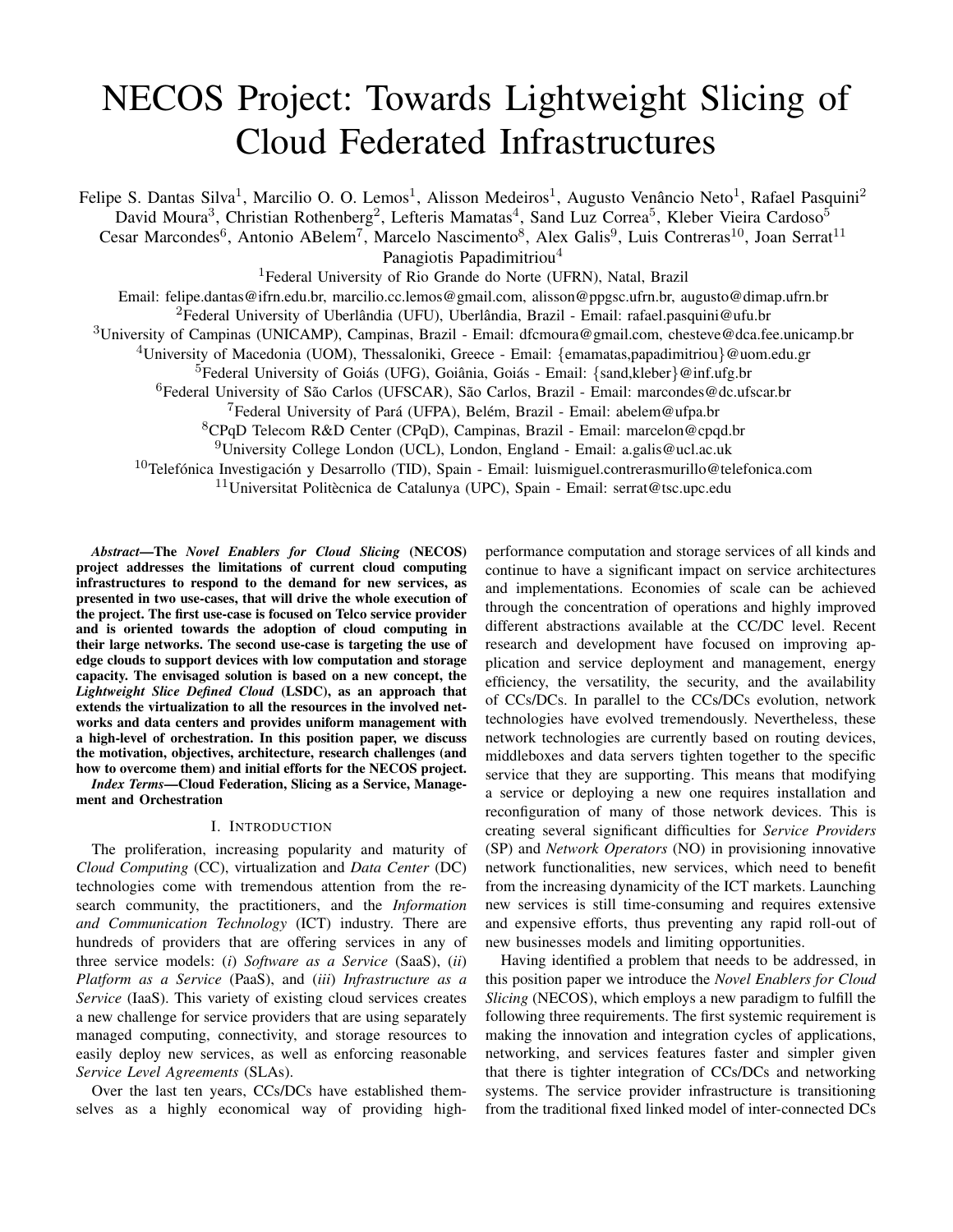towards a model of integration and software-defined storage, computation and communication capabilities represented by virtual services. Paradigms such as *Software-Defined Networking* (SDN) [1], *Network Function Virtualization* (NFV) [2], *Mobile Edge Computing* (MEC) [3] and Network Slicing [4], if properly designed and deployed, could help in fulfilling a deeper integration of networking, cloud computing, and storage resources. Consequently, the second systemic requirement is to develop better-integrated management systems (currently mainly developed and carried out separately for CCs/DCs and Edge Clouds).

The reduction in OPEX can be achieved by reducing or limiting human intervention and by reducing inaccurate manual operations. This process combined with flexible and optimal provisioning of network and server functions and services, across domains, can also mitigate systems costs. As such, the third systemic requirement is the energy efficiency and interoperability across multiple domains. With the right abstractions, heterogeneous multi-tenant cloud infrastructures can offer greater control over the separate management of multiple types of resources. They would be able to provide differentiated services from the physical to the application level, leveraging both the horizontal (DC interconnection over multiple domains) and vertical (through the multiple layers of the physical infrastructure and its diverse abstractions) integration. This would allow huge savings and the acquisition of higher flexibility in service and application provisioning.

One technique that is a clear enabler for a system fulfilling the above three requirements is virtualization. Virtualization of physical resources, as seem in cloud computing environments, for computation, storage or networking, gives the ability to split a physical resource into many resources that behave like they were independent resources, or the capability to aggregate different physical resources to behave as though they were only one resource.

In response to the above systemic requirements and challenges, we propose a novel solution based on resource virtualization, the *Lightweight Slice Defined Cloud* (LSDC), an approach for automating the process of optimal cloud configuration by extending the virtualization concept to all resources in a data center and by providing a uniform management with a high-level of autonomicity for the currently separated computing, connectivity, and storage resources. The key differentiating novel characteristics of an LSDC are:

- 1) It presents a new service model, the *Slice as a Service*: The enhanced management for such a slice enabled infrastructure creates slices on-demand, and (re)configures them as appropriate to provide the end-to-end service. The slice management takes over the control of all the service components, virtualized network functions and system programmability functions assigned to the slice.
- 2) It enables the configuration of slices across the physical resources in the cloud networking infrastructure, to better accommodate the various service demands. Adaptions and reconfigurations are done at a per slice level, rather than for a whole cloud. This configuration

is achieved through using specially designed software that can describe and manage the various aspects that comprise slices within the cloud environment.

- 3) It allows each aspect that comprises the cloud environment – from the networking between virtual machines to the SLAs of the hosted applications – to be managed via software. This reduces the complexity related to configuring and operating the infrastructure, which in turn eases the management of the cloud infrastructure. Such infrastructure tends to be very large scale, commonly composed of thousands of servers and network elements, supporting tens of thousands of virtual machines, virtual networks, and applications.
- 4) It utilizes lightweight and uniform management and virtualization systems, with small footprint components, deployable on a large number of small servers and cloud systems both at the core and the edges of the network. These lightweight elements enable the integration of core data centers and mobile edge into cloud networks.

The NECOS proposal aims to realize the above mentioned systemic requirements and the four characteristics through the development of an advanced cloud infrastructure – the NECOS platform. The goal of NECOS is to show the feasibility of the LSDC concept as a means to fulfill the three systemic requirements mentioned above. To achieve this goal, we propose making a reference implementation as a proof of concept of *Slice as a Service*, by means of two use cases, that will leverage existing cloud platforms and tools employing the design, implementation, and integration of the new software components that, all together, will constitute the NECOS solution to the problems faced by both use cases. The resulting solution will be general enough to be applicable to a multitude of scenarios that utilize cloud technologies as *Slice as a Service*.

To the best of our knowledge, the LSDC concept described above is not yet developed or feasible with current technology. Although virtualization is now common, current proposals cloud management tools overlook the service and management aspects of slicing when considering a non-federated or a federated cloud environment.

The remainder of this paper is structured as follows: Section II presents NECOS, exposing its architecture and main features. Section III discusses some research challenges. Section IV conducts a study of related works to underline the value of our contribution. Finally, Section V examines the outcomes.

## II. NECOS PROPOSAL

The potential of Cloud Slicing through the *Lightweight Slice Defined Cloud* (LSDC) is massive, as it focuses on creating a *Slice as a Service* mechanism which spans multiple cloud infrastructures, from the data center to the edge. One of the main tasks of the NECOS proposal is to formalize the requirements and to provide the integrated management and orchestration mechanisms that need to be used to achieve this goal. As service providers offer more applications on the cloud and as consumer's demand increases at a non-linear rate,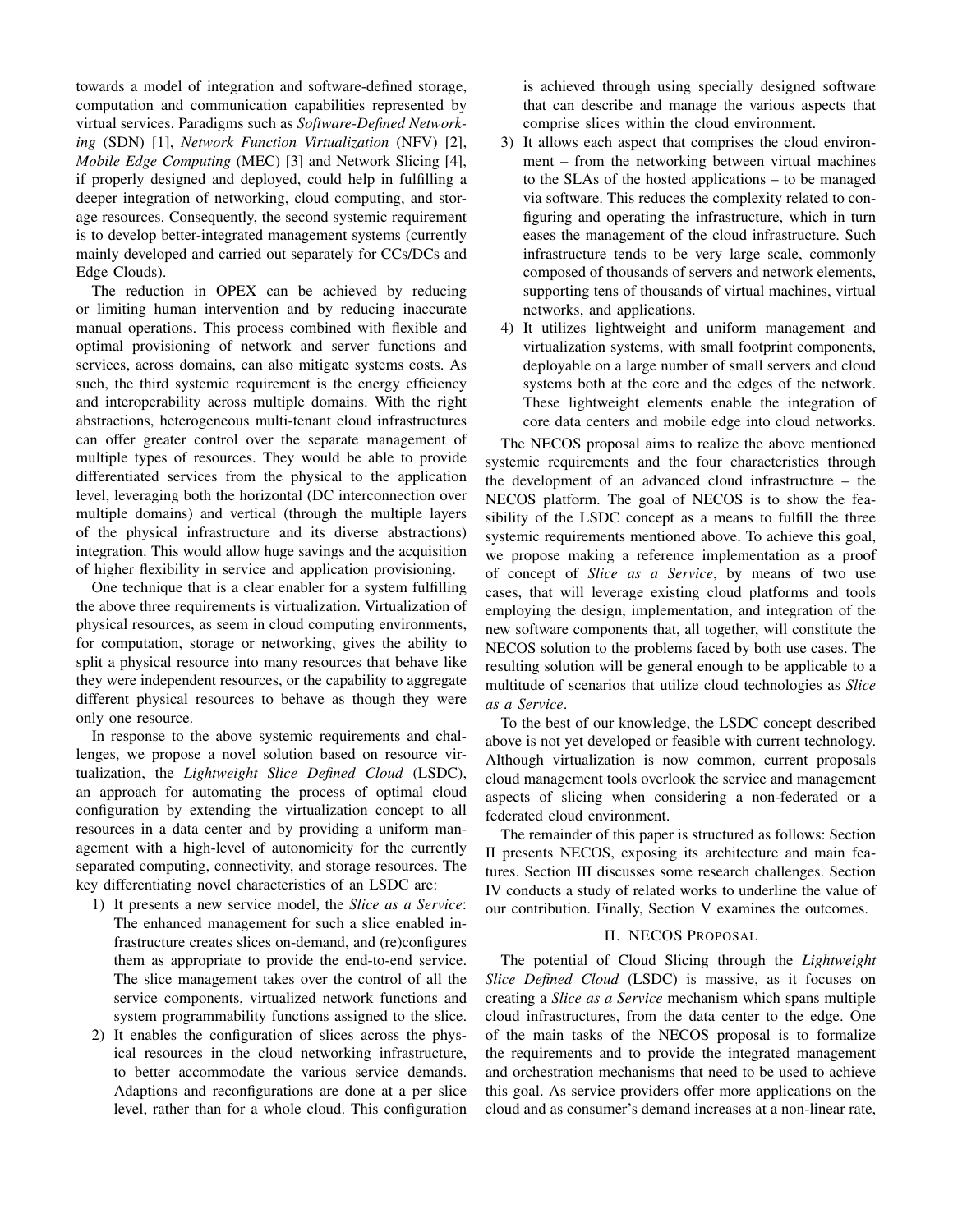eventually even the largest cloud infrastructure will run out of computing, networking, and storage resources to supply. While clouds can be over-provisioned to handle spikes in demand, this is hugely expensive and not scalable.

Within NECOS, we believe the deployment of a Cloud Slicing mechanism is the best approach to address this. We will verify this under the guidance and demonstration of two use-cases, namely: the Telco Cloud use-case and the Mobile Edge Computing use-case.

The following subsections introduce the LSDC approach, indicating its role in the NECOS proposal, and highlighting the NECOS platform as an enabler for Cloud Slicing through the two mentioned use cases.

# *A. Lightweight Slice Defined Cloud (LSDC) – A Cloud Slicing platform*

Integration of network and cloud computing domains and their related management operations will allow for massive savings and ability for greater flexibility in service provisioning. These operations are mainly carried out separately, so combining them is a goal of NECOS. Maturing paradigms such as SDN and network virtualization, for instance with NFV, when properly designed and deployed [5], can help in fulfilling the requirement of making such an innovation for services more reliable, faster, and simpler.

The NECOS concept on Cloud Slicing builds upon already available cloud platform features and functions. Slicing is associated with the partition of resources, being able to create and redefine these partitions as needed. A slice is a grouping of physical or virtual (network, compute and storage) resources which can act as a seemingly independent sub-cloud, subnetwork and can accommodate service components. Key characteristics of Cloud Slicing include:

- The concurrent deployment of multiple logical, selfcontained and independent, shared or partitioned slices on a common infrastructure platform.
- Dynamic multi-service support, multi-tenancy, and the integration mean for vertical market players.
- The separation of functions, simplifying the provisioning of services, the manageability of networks, and integration and operational challenges especially for supporting communication services.
- Network operators, ISP and Cloud infrastructure owners can exploit slicing for: reducing operations expenditure, allowing programmability and innovation necessary to enrich the offered services, for offering tailored services, and allowing network programmability to OTT providers and other market players without changing the physical infrastructure.

The LSDC represents a novel approach for automating the process of optimal cloud configuration by creating the Cloud Slice concept across all resources in a set of federated data centers, as well as providing uniform management of currently separated computing, connectivity, and storage resources.

# *B. NECOS Architecture*

The NECOS architecture is adopting, as a starting, point elements from the SONATA 5G PPP<sup>1</sup> architecture, the 5GEx 5G PPP<sup>2</sup> architecture, and the architecture from RESER- $VOIR<sup>3</sup>$  project, with the aim of building a unified environment integrating connectivity, computation, and storage in order to create the *Slice as a Service* model. This requires an enhancement of the current control and management planes of state of the art platforms and the introduction of orchestration capabilities for slices.

NECOS aims to define the overall system architecture for LSDC to (*i*) support the functionality of the selected use cases; (*ii*) to enable cloud federation and distributed application deployment through slices; and (*iii*) to efficiently integrate the orchestration, cloud management, and monitoring components for slices. The fundamental characteristics of this enhanced LSDC cloud architecture are shown in Figure 1.

NECOS aims to realize an integrated platform encompassing cloud and network management, service orchestration, and distributed resources monitoring to support Cloud Slicing. The platform exposes interfaces for resource allocation and service deployment. This platform is the instantiation of the LSDC concept and will include, as shown in Figure 1, the Cloud Manager, the Network Manager, the Control Element for VMs and the Service Orchestration within a single deployable and distributed environment. Executing the platform components in integrated demonstrators will exemplify how the NECOS solution can be put in practice for demonstrating inter-connection and inter-operation of multiple clouds into a federated cloud environment. It will also describe how *Slice as a Service* brings about an improved cloud environment. The NECOS platform components and its environment are planned as open source releases.

# *C. Uniform Management Framework for LSDC*

A unified management framework for both networking and computational domains is needed to support LSDC. This includes the main intelligence for federated cloud infrastructures: the management and the orchestration components. When accepting requests for cloud slices, the NECOS LSDC must determine the most efficient way of creating the federated virtual network, configure it, and then be able to analyze its correct functioning. Moreover, the LSDC must be able to dynamically decide which end-user devices are pertinent to the task, contact them via the NECOS API to perform the required tasks on those devices, and then report their performance back to the platform or the user requesting those services. This management framework will decide how to perform and execute efficiently these tasks across federated domains and the components responsible for ensuring that everything works according to what was planned without conflicts. New algorithms for the orchestration of slice resources, as well as their implementation for orchestrating innovative

<sup>1</sup>http://www.sonata.eu

<sup>2</sup>http://www.5gex.eu

<sup>3</sup>http://www.reservoir-fp7.eu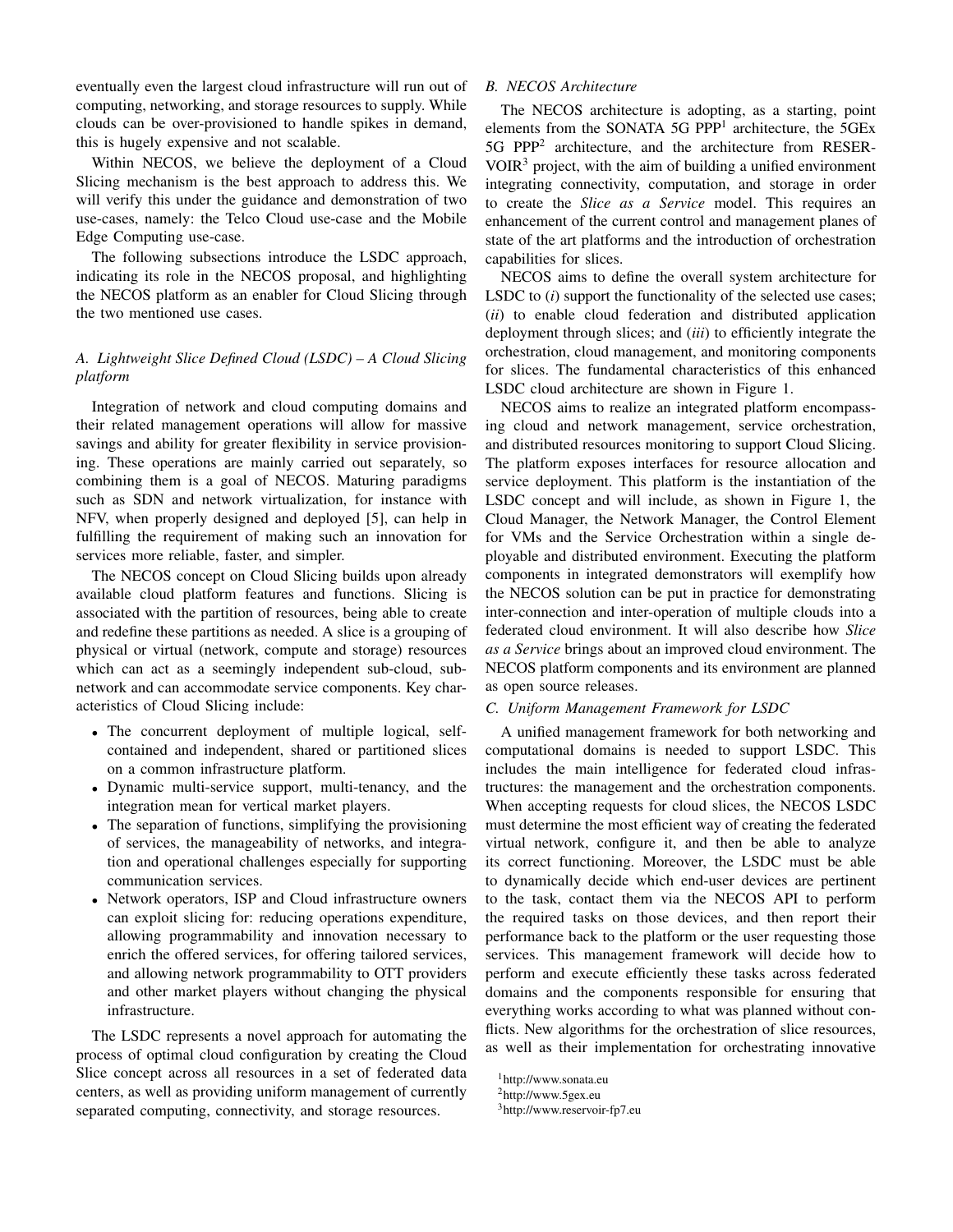

Figure 1. LSDC Architecture

overlay cloud virtualization frameworks, are needed. The main novel functional elements involved in the Management and Orchestration operations are: the *Intelligent Orchestrator* – responsible for deciding where and how to place virtual elements over the federated slice; the *Cloud Manager* – responsible for executing the decision of the orchestrator efficiently; and the *Monitoring Manager* – responsible for checking that the decisions and the commitments made by all the individual components are met, thus allowing to take corrective actions if they are not.

## *D. Use Cases for LSDC*

The overarching challenge for the NECOS initiative is to research and develop the technologies to enable slice enabled Cloud Slicing infrastructure providers to provide value for themselves and to their customers – typically, application suppliers. To this end, NECOS picked two use cases from its industrial and academic partners to derive requirements for the design of the architecture and also to test the developed systems and to demonstrate the validity of the NECOS solution. These two use-cases are described below.

*1) The Telco Cloud – Use Case 1:* The traditional Telco business is evolving towards offering a richer set of services beyond basic connectivity services. Future telco networks are expected to support the needs of a hyper-connected society, which is continuously demanding very high data rate access, independence from the technology of attachment to the network, and an increasing number of almost permanently connected devices. Conventional ways of engineering services, based on monolithic devices statically located in the network is not valid anymore. Evolution in time, location, and requirements of the workloads generated by the end-users advocates a flexible infrastructure able to allocate resources that can be instantiated and removed, scaled-up and down, and being

made closer to the user, according to real needs of the overall services, in real time.

A versatile execution environment is required, capable of running different workloads. This is only economically sustainable when using commodity hardware, and defining simple and automated lifecycle processes associated with both the infrastructure and the workloads. Cloud computing and virtualization are the key technologies to allow for this change. However, traditional cloud computing could not be enough to address this challenge due to some essential differences concerning a telco cloud (e.g., performance bound to CPU *vs.* performance bound to I/O; node-centric *vs.* network-centric; many and small VMs *vs.* few and large VMs; etc.). A key concept of a telco cloud environment will be represented by the evolution of the existing Central Offices for integrating both virtualized and non-virtualized equipment.

As shown in Figure 2, NECOS will address the provision of a distributed but integrated Telco cloud architecture for the hosting and deployment of virtualized components enabling those new services in an automated fashion, meeting telcograde requirements for security, availability, reliability, and performance. This integrated Telco cloud leverages a common control and management framework for a variety (in terms of size, infrastructure and management capabilities) of Data Centers dispersed across the network, in coordination with the control of the network for optimal usage of resources.

*2) Mobile Edge Computing – Use Case 2:* Wearable devices can often create situations where hundreds of devices are present in a few square meters getting data to be processed and transformed in appropriate stimulus to their owners to manage their digital lives seamlessly.

As an example, we may foresee a Metropolitan Tourist Center responsible for offering tourist information facilities to a significant number of visitors each year (high-profile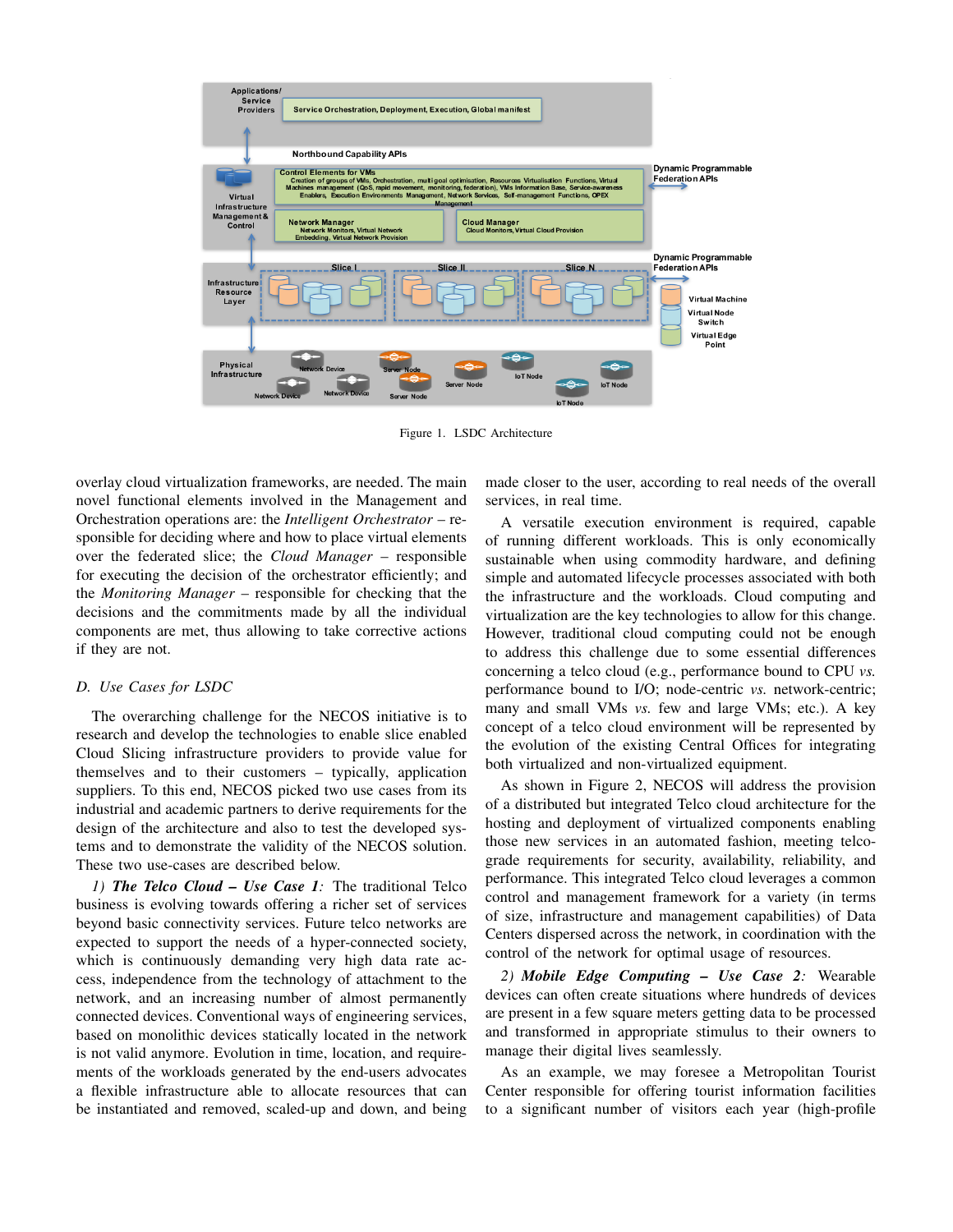

Figure 2. The evolution of the Telco's network fostered by the NECOS concept of Telco-Cloud

Metropolitan area). The *Metropolitan Tourist Center* (MTC) aims at enriching the visiting experience of its visitors, by offering state-of-the-art location-aware cultural content available in the city. These services will be offered: (*i*) within public transport vehicles (buses, subway, etc.), as they move throughout the city; and (*ii*) to visitors at various city locations (e.g., squares, museums) possibly taking advantage of public Wi-Fi infrastructure.

MTC will utilize (mobile) edge clouds deployed near crowded areas, museums, and other sights, as well as larger cloud infrastructure, potentially operated by a telco which is geographically present in the specific city. The telco's cloud infrastructure will maintain all content required by the services offered to the visitors and will further provide data processing (e.g., video transcoding) for personalized application delivery. Edge clouds will be mainly used for caching to reduce the latency while accessing data by the visitors.

Additionally, we may envision a *Command, Control, and Communications* (C3) *Public Safety Center* (PSC) scenario, responsible for enhancing incident management and resolution to a significant number of first responders (e.g., police department, fire rescue services, emergency medical services, and public works), as well as their interaction with civilian population in a metropolitan area. The C3 PSC aims at leveraging the information flow level between citizens, responders, and agencies, by quickly offering the ability to receive, correlate, and share information.

In such environment, there shall be services to be offered (*i*) within public transport vehicles (buses, subway, trains, etc.), as they move throughout the city, (*ii*) to citizens and visitors at various public buildings (e.g., city hall, hospitals, public schools, and museums) possibly taking advantage of public Wi-Fi infrastructure, or (*iii*) by storage, computing and infrastructure resources deployed by C3 PSC agencies (for instance, public agency mobile and/or stationary data centers, C3 applications, and tactical radio terminals).

Similarly, C3 PSC use case may utilize either (mobile) edge clouds deployed near crowded areas, museums, and other public buildings, in an opportunistic manner or based on agency-owned infrastructure. Furthermore, it may use larger cloud telco-operated infrastructure, maintaining all content (e.g., weather channel, traffic updates, and emergency alerts) required by the services offered to the civilian population, as well as data processing (e.g., intelligence reports, suspects identification) for on-demand secure application delivery to authorized personnel. On the other hand, edge clouds caching will reduce latency to access data for stakeholders (civilians and first responders) when deployed on the field.

In scenarios like this, where we can have high-density distributions of devices in wide geographical areas, a scalable approach consists of extending the capabilities of wearable devices using the massive resources offered by cloud data centers. However, instead of the classical cloud servers situated on the Internet, the edge cloud can be used as computation and storage resources. Although the capacity of the edge cloud may be lower than the classical cloud, its proximity to end-users and dense geographical distribution can lead to reduced latency, improved QoS and better mobility support for the above-applications and services. Figure 3 presents the functional elements of NECOS to be developed to support this scenario.

NECOS will have to provide an ecosystem of lightweight edge clouds to be in support of the mobile user applications. These users will interact with these clouds though the Userto-Cloud API of the NECOS platform. This API will present a homogeneous cloud environment constituted by the corresponding virtual machines and their controlling functions. The mapping of the VMs within their slice, to the physical substrate network, will be managed by the NECOS platform. This will adopt decisions based on algorithms to control the flows, the topology and the balancing of both the load on the servers and the network. The NECOS capabilities are extended by means of an orchestrator to take the highest level of decisions. Through this scenario, NECOS will be facing the following key challenges to pave the way of LSDC, namely QoS and optimal resource allocation, scarcity of resources, lack of good connectivity and users' mobility.

As a by-product, this configuration results in multiple levels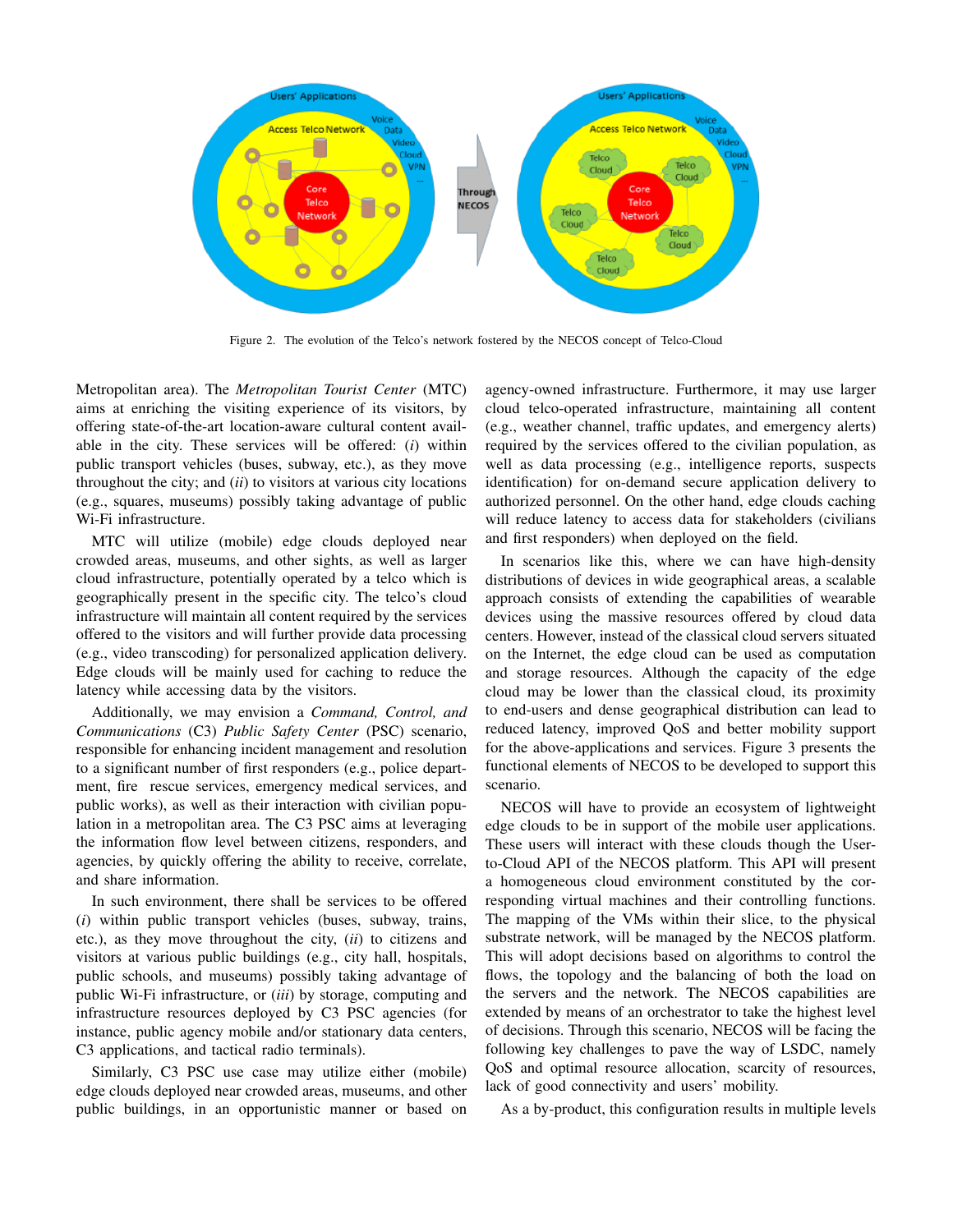

Figure 3. Application point of view of Use Case 2

of data storage (local, edge cloud, remote and federated cloud). The criteria to decide where to store particular data would be a combination of several factors, among which we can mention the minimization of energy consumption, the network load balancing, as well as the cloud load balancing, and the fulfillment of the relevant regulations of personal data protection. These decisions need to be made transparently to the user, who would use her/his data as if they were in local storage. This scenario leverages network and computing/storage resources for a long-term and global data accessibility as well as to perform processing and analysis of these data.

# III. RESEARCH CHALLENGES

While NECOS *Slice as a Service* approach brings many benefits to future clouds and networks, there are also some challenges that need to be addressed to deploy it properly.

# *A. Virtualization of Physical Infrastructures*

Physical infrastructures that can be virtualized possess the flexibility that is demanded, however, as an example, once these physical infrastructures become virtualized applications and services have to be adapted to the new virtualized scenario, and the service model has to be adopted to make effective use of virtual resources.

# *B. Smart Computing Elasticity*

Another challenge is the elasticity [6] that the assigned virtual resources to a given service have to offer. In its lifetime span a given service may need more or fewer resources, and hence these resources should be provided. Consequently, the virtualized environment has to be able to provide more or less resource as needed by the service. In this way, there is a need to provide autonomous management of the available resources for all slices, giving optimization in the use of the virtual resources.

Given this, the NECOS proposed approach will require advanced mechanisms capable of providing intelligent cloud management allowing for on-demand setup and tear down of network resources. In this context, the available resources for distribution among all slices should operate employing elastic properties insofar as resources are granted or withdrawn from each slice according to demand.

To overcome the problem of virtual resources elasticity are necessary advanced features able to support the slice orchestrator in the management operations appropriately. The intelligent computational elasticity features should be based on a resource monitoring system as well as provide an API so that the orchestrator can make use of all its functionalities efficiently.

## *C. Heterogeneity*

Another challenge is the complexity that can arise as a consequence of diversification. The number of independent entities may become several orders of magnitude higher by using virtualization rather than physical elements. The question is how to face this growing complexity. Finally, the overhead associated with a system based on resource virtualization should be not too high. Otherwise, it could not be deployed on relatively resource-scarce environments.

#### *D. Security in Slicing Management*

It is of utmost importance that the NECOS platform provides a security context that can meet the different availability, security, and reliability requirements of hosted services over the lifetime of each cloud slice.

Also, it must implement secure end-to-end isolation of slices in the sense that incidents in a slice (e.g., network failures, overhead, cyber attacks, etc.) do not affect the operation of the others. However, this is a complex task because the sharing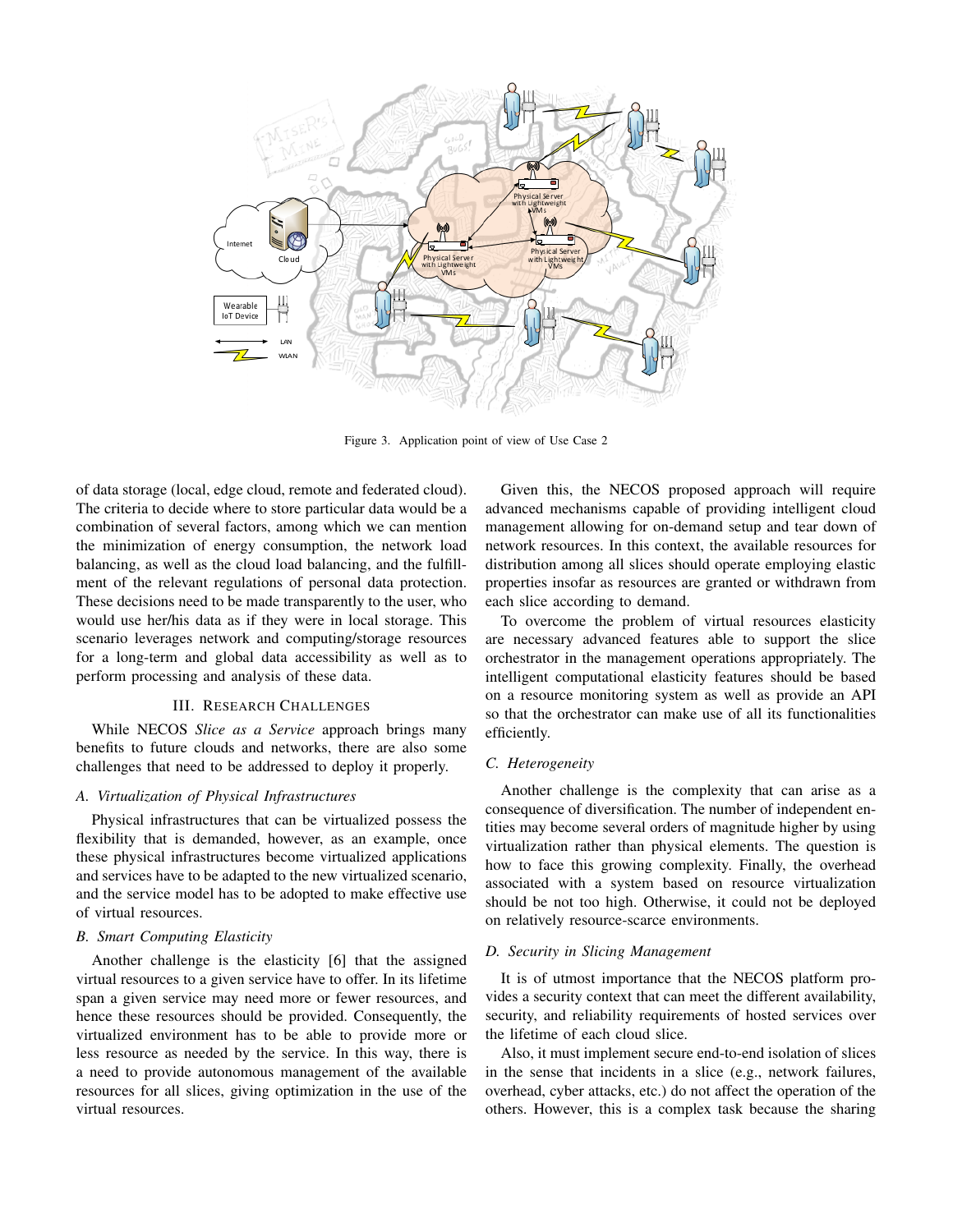of physical resources is not naturally well-designed to support the multi-tenant model required for cloud computing [7].

Another significant concern about cybersecurity is that each cloud slice should be protected based on security requirements that may vary according to the type of service hosted on the slice. Therefore, each slice must have independent security functions. Last but not least, access to orchestration mechanisms and management interfaces must be strictly controlled and monitored, and orchestration components must be protected [8].

## *E. Mobility Management*

The vertiginous increase in the number of mobile users has required the development of new technologies able to provide guarantees of communication efficiently [9]. However, the emergence of these new technologies will potentially increase the costs of network providers due to the increasing complexity of infrastructure management and operation. In this context, the *Wireless Network Virtualization* (WNV) [10] paradigm, which enables the sharing of common network infrastructure, including radio resources between different virtual networks, has emerged as an alternative to solve the main associated efficiency problems. However, due to the particularities of wireless communications, ensuring the isolation between slices has become a very complicated task, especially concerning QoS and SLA. In this case, advanced techniques are required to cope with performance deterioration problems (e.g., wireless channel conditions) from other slices or the intrinsic complexity of wireless communications such as user interference and need for mobility (inappropriately depleting the resources on the destination network).

Given such issues, technologies such as SDN (crucial to achieving the flexibility and programmability needed to manage a sliced-network) and NFV (capable of providing slice management more smoothly if some functions can be decoupled from proprietary hardware, virtualized and run centrally) appear to be capable of offering alternative solutions. When it comes to mobile QoS slicing, it is necessary to meet specific requirements, such as the delivery of explicit QoS guarantees within slices (e.g., slice for services that serve a particular group of devices with the same requirements or slices for certain types of applications, etc.).

# IV. RELATED WORK

So far there have been many successful efforts in designing either clean-slate or evolutionary clouds. The major categories of NECOS evolution are the following: (*i*) Cloud Management Platforms; (*ii*) Mobile Cloud, Mobile Edge and Fog Computing; (*iii*) Slice as a Service; (*iv*) Orchestrating Slices Across Federated Domains; and (*v*) Federation of Cloud Services and Resources. The next subsections provide an overview of each of this categories.

#### *A. Cloud Management Platforms*

The component that manages both physical and virtual resource in a cloud infrastructure is called the *Cloud Management Platform* (CMP). Management of cloud and network resources is indeed one of the main functionalities of the NECOS platform. It executes different networking operations necessary to realize the virtual networks calculated by the Orchestrator (e.g., bandwidth reservation, subnetworks configuration, the definition of routes in the network elements) and realizes the VM management operations on the physical infrastructure (creation, destruction, and migration of virtual machines, as well as their reconfiguration).

There are several actors in the cloud management field, and there are several CMP implementations that we can identify as forming part of two sets: proprietary CMPs and open source CMPs. In the first group, we can include solutions like VMware vCloud<sup>4</sup>, IBM smart cloud<sup>5</sup>, HP Cloud<sup>6</sup>, OpenStack<sup>7</sup>) proprietary distributions like for instance Piston<sup>8</sup> software, etc. These solutions are mature and stable, but they lack the openness needed to perform modifications and thus extend their functionality. In the open source CMPs we find four major players worth highlighting, each of them with their particularities: Eucalyptus<sup>9</sup> is designed to build Amazon Web Services-compatible private, and hybrid cloud computing environments, OpenStack follows a similar approach paying more attention to the underlying physical resources, while  $CloudStack<sup>10</sup>$  and OpenNebula<sup>11</sup> started with a bottom-up approach, focusing first on data center virtualization and building cloud interfaces afterwards. Anyway, current state-of-the-art CMPs offer limited support for efficient resource partitioning, isolation, and elastic management. Therefore NECOS will perform a deep state-of-the-art analysis to select the reference CMP for the project, focusing on the requirement of a flexible architecture that eases the integration with necessary thirdparty components, extensions, and improvements.

# *B. Mobile Cloud, Mobile Edge, and Fog Computing*

The concepts of Mobile Cloud, Mobile Edge, and Fog Computing are embedded in the LSDC approach of NECOS, i.e., bringing efficiently together with the lightweight clouds with the mobile resources, to enable novel network edge services. This concept is the center of Use case 2, as currently foreseen in NECOS.

[11] deals with the problem of enhancing the capacity of mobile devices by offloading resource-intensive applications to components external to the device itself. Such external devices can be cloud servers, other mobile devices, or cloudlets (powerful servers that are spread around the mobile's coverage area to provide extra capacity or to offload workload to the cloud). NECOS will exploit this approach of offloading tasks of mobile users to a cloud data center or a cloudlet (or microdata center) in the edge network. The motivation for offloading CPU-intensive tasks is to enable mobile devices to perform

<sup>4</sup>https://www.vmware.com/products/vcloud-suite

<sup>5</sup> com/cloud-computing/eg/en/private-cloud.html

<sup>6</sup>http://www8.hp.com/us/en/business-solutions/solution.html

<sup>7</sup>https://www.openstack.org

<sup>8</sup>http://www.pistoncloud.com/openstack-cloud-software/

<sup>&</sup>lt;sup>9</sup>https://eucalyptus.com

<sup>10</sup>http://cloudstack.apache.org/

<sup>11</sup>http://opennebula.org/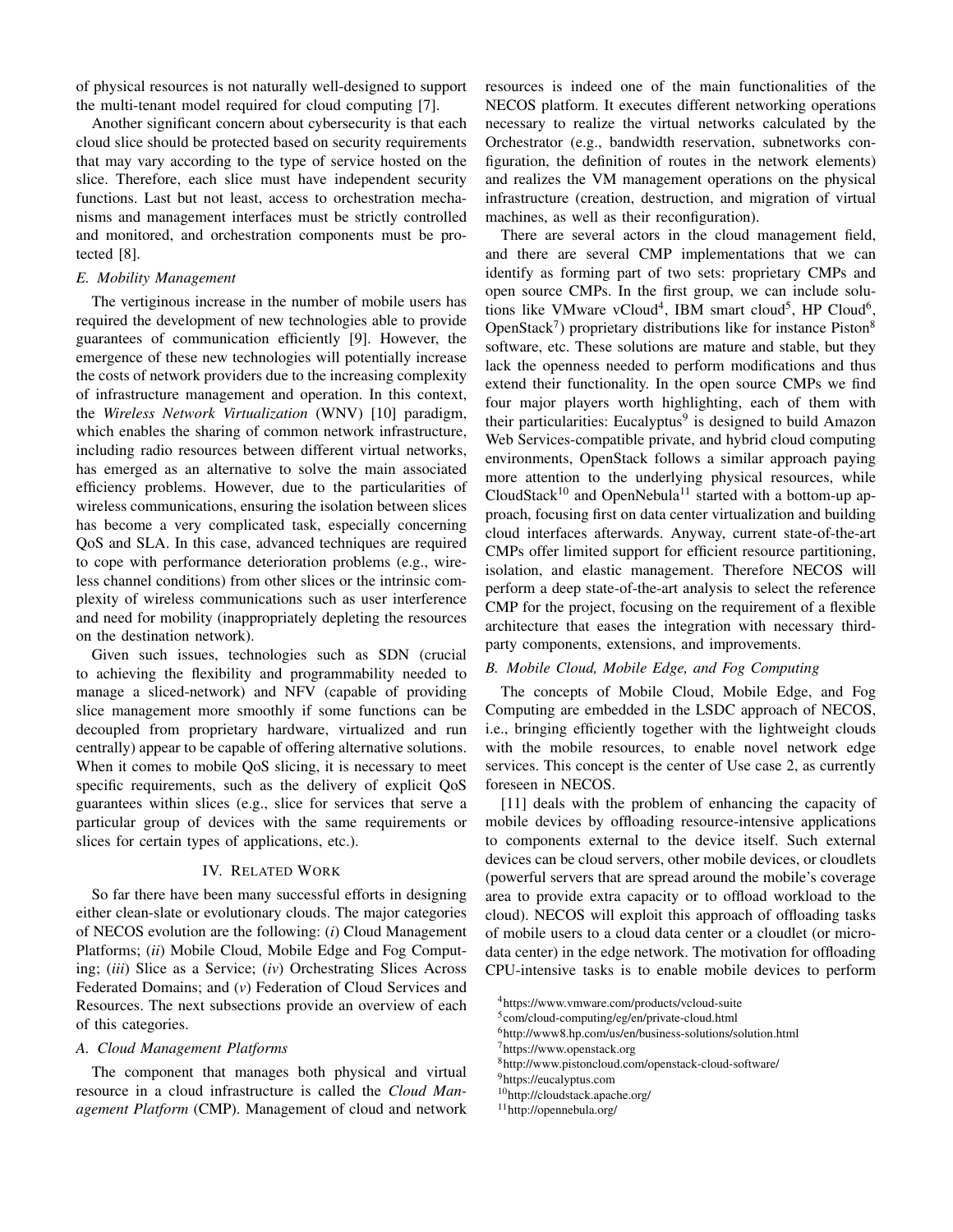activities that otherwise would not be possible because of the limitations in resources on the device (e.g., energy, CPU, network bandwidth). Honeybee [12] is a framework to enable mobile devices to offload tasks, utilize resources from devices, and perform human-aided computations. [13] proposed an architecture to offload computation to nearby devices using P2P techniques. [14] proposed an approach for mobile cloud by exploring a middleware between the devices and the cloud. [15] proposed an approach to offload parts of a computation to the cloud to reduce energy consumption on the device.

## *C. Slice as a Service*

Nowadays, all slicing proposals consider each slice as some kind of virtual network, including computation and storage services. In the past recent years, considerable attention has been paid to alternatives for the virtualization of networks. Among these works, there are some achievements in optimal VM placement inside data centers having in consideration traffic features. There is one implementation and deployment of these ideas in the GENI [16] network automatically coschedules and provisions heterogeneous networked resources. In the context of NECOS, the scenario is more complex because, in addition to the networking infrastructures, we have to consider both data center compute infrastructure and storage infrastructure as elements to be included on the slice. The most critical requirements for virtual infrastructures can be summarized as: (*i*) the possibility of co-existence of different slices on the same substrate infrastructure, (*ii*) the necessity to manage and program the slices individually, and finally (*iii*) the isolation of the slices to avoid conflicts between co-existing ones.

## *D. Orchestrating Slices Across Federated Domains*

The Intelligent Orchestrator is responsible for deciding where and how to place virtual elements over the federated cloud network. It constitutes one of the main building blocks of the NECOS platform.

[17] presents a work on orchestrated arrangements of heterogeneous resources (compute, storage, networks, content, scientific instruments etc.), through a single interface consisting of a meta control architecture designed independently of any a priori substrate assumptions and capable of driving multiple heterogeneous substrates using their native control/management interfaces and creating orchestrated arrangements of these resources acquired from multiple independent providers. [18] presents a scenario for realizing sophisticated cloud services requirements, for which a cloud control framework that can orchestrate cloud resource provisioning, configuration, utilization and decommissioning across a distributed set of physical resources must be in place. Following this approach, cloud resources are modeled as structured data that can be queried by a declarative language, and updated with well-defined transactional semantics. [19] describes one of the outcomes of the FP7 OFELIA project on the joint orchestration of IT (computing, storage) and networking resources in the context of an SDN based network. The cloud orchestration requires the interworking of an SDN controller (e.g. OpenDaylight [20]) with a Cloud Computing Controller (e.g. OpenStack. OpenStack offers a networking module with a plugin mechanism to connect different network controllers. [21] presents a proof of concept of an idea coined in the FP7 UNIFY project [22], which aims at unifying cloud and carrier network resources in a common orchestration framework. This consists of a *Service Function Chain* (SFC) control plane which can integrate any infrastructure domains including different network function execution environments, SDN networks or legacy data centers. This solution supports automated, dynamic service creation and multi-domain NFV orchestration. Central to this design is the definition of a joint virtualization and resource programming interface unifying cloud and network resources. RESERVOIR [23] has taken service orchestration a step further by allowing for automatic allocation and deployment of resources to service as demand fluctuates.

## *E. Federation of cloud services and resources*

Outsourcing the demand to the federated cloud has been proposed as a mean to overcome the local demand spikes without having to rely on over-dimensioning or just rejecting service requests at peak demand times. Nevertheless, the decision as to which and how much data should be outsourced is not trivial. In fact, it directly impacts the revenues of all service providers of the federated ecosystem. The existence of a platform adopting autonomous decisions in that respect widens the market of cloud providers and stimulates new entrants to enter in the game. The federation of cloud services and resource is inherent to the concept of NECOS because it considers and architecture based on a Cloud-to-Cloud API in support of federations.

[24] considers a general cloud architecture to highlight the limitations of cloud federation and proposes some enhancements which add new federation capabilities. To address such concerns, he proposes a solution based on the Cross-Cloud Federation Manager, a new component to be placed within the Cloud Manager layer of the cloud architectural stack, allowing a cloud to establish the federation with other clouds according to a three-phase model: discovery, match-making, and authentication. [25] shows how a layered Cloud service model of software (SaaS), platform (PaaS), and infrastructure (IaaS) leverages multiple independent Clouds by creating a federation among the providers. [26] presents a characterization of provider's federation in the Cloud, including decision equations to outsource resources to other providers, rent-free resources to other providers or shut down unused nodes to save power, and he characterizes these decisions as a function of several parameters. [27] discusses a reference architecture that enables new service models by horizontal and vertical integration.

NECOS platform will enable inter-cloud federation with the following embedded capabilities: (*i*) a Physical Infrastructure Provider to publish compute, storage, and connectivity resources without exposing the actual topology of the physical substrate; (*ii*) the publication and composition of offered and